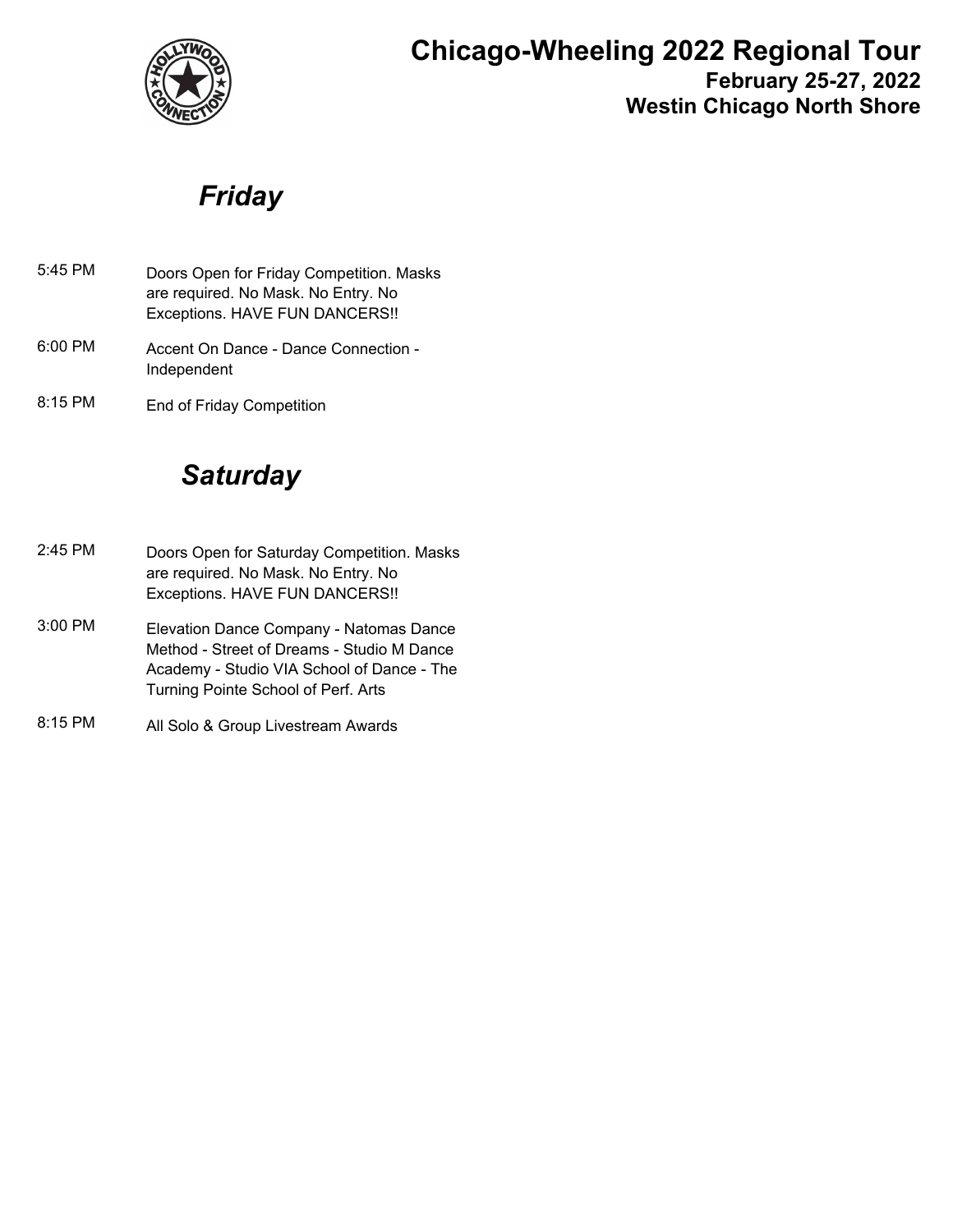

| #  | Code        | Age                | <b>Division</b> | Category               | <b>Routine</b>          | <b>Studio</b>                            | Ppl          | <b>Time</b>                |
|----|-------------|--------------------|-----------------|------------------------|-------------------------|------------------------------------------|--------------|----------------------------|
|    |             |                    |                 |                        |                         |                                          |              | <b>Friday, February 25</b> |
| 1  | A           | Superstars         | Large Group     | <b>Ballet</b>          | A Whole New World       | Accent On Dance<br><b>Studios</b>        | 11           | 6:00                       |
| 2  | Α           | Co-Stars           | Large Group     | Jazz                   | Out Of My Way           | <b>Accent On Dance</b><br><b>Studios</b> | 15           | 6:04                       |
| 3  | Α           | <b>Guest Stars</b> | Large Group     | Tap                    | Dreams Come True        | Accent On Dance<br><b>Studios</b>        | 13           | 6:08                       |
| 4  | Α           | Producers          | Small Group     | <b>Musical Theater</b> | Stand By Me             | Accent On Dance<br><b>Studios</b>        | 9            | 6:12                       |
| 5  | A           | Co-Stars           | Large Group     | Tap                    | 5678                    | <b>Accent On Dance</b><br><b>Studios</b> | 13           | 6:15                       |
| 6  | Α           | <b>Guest Stars</b> | Large Group     | Jazz                   | Cover Girl              | Accent On Dance<br>Studios               | 12           | 6:19                       |
| 7  | н           | Producers          | Solo            | Lyrical                | Your Side               | Dance Connection                         | $\mathbf{1}$ | 6:23                       |
| 8  | Α           | <b>Guest Stars</b> | Large Group     | Contemporary           | Dream                   | Accent On Dance<br><b>Studios</b>        | 13           | 6:26                       |
| 9  | Α           | Producers          | Small Group     | Jazz                   | Running On My Mind      | Accent On Dance<br><b>Studios</b>        | 9            | 6:30                       |
| 10 | Α           | Superstars         | Large Group     | Jazz                   | Lets Bounce             | Accent On Dance<br><b>Studios</b>        | 11           | 6:33                       |
| 11 | Α           | Co-Stars           | Large Group     | Tap                    | Walking On Sunshine     | Accent On Dance<br><b>Studios</b>        | 15           | 6:37                       |
| 12 | н           | Producers          | Solo            | Lyrical                | I'll Keep You Safe      | <b>Dance Connection</b>                  | 1            | 6:41                       |
| 13 | H           | Producers          | Solo            | Jazz                   | Moondance               | <b>Dance Connection</b>                  | 1            | 6:44                       |
| 14 | Α           | <b>Guest Stars</b> | Large Group     | Lyrical                | To Little Love          | Accent On Dance<br><b>Studios</b>        | 13           | 6:47                       |
| 15 | Α           | Producers          | Small Group     | Hip-Hop                | Say So                  | Accent On Dance<br>Studios               | 9            | 6:51                       |
| 16 | Α           | Co-Stars           | Large Group     | <b>Ballet</b>          | <b>Sleeping Beauty</b>  | Accent On Dance<br><b>Studios</b>        | 13           | 6:54                       |
| 17 | Α           | <b>Guest Stars</b> | Large Group     | Tap                    | Puttin On The Ritz      | Accent On Dance<br><b>Studios</b>        | 12           | 6:58                       |
| 18 | н           | Producers          | Solo            | Contemporary           | Simple Gifts            | <b>Dance Connection</b>                  | 1            | 7:02                       |
| 19 | H           | <b>Guest Stars</b> | Solo            | Jazz                   | Jump                    | Dance Connection                         | 1            | 7:05                       |
| 20 | $\sf Q$     | Producers          | Solo            | Lyrical                | I Dont Wanna Be You     | Independent -<br>Joslynn Labak           | 1            | 7:08                       |
| 21 | H           | <b>Guest Stars</b> | Solo            | Lyrical                | Home                    | Dance Connection                         | 1            | 7:11                       |
| 22 | A           | <b>Guest Stars</b> | Large Group     | <b>Musical Theater</b> | A Lovely Night          | Accent On Dance<br><b>Studios</b>        | 13           | 7:14                       |
| 23 | A           | Producers          | Small Group     | Tap                    | Moondance               | Accent On Dance<br><b>Studios</b>        | 9            | 7:18                       |
| 24 | A           | Superstars         | Large Group     | Tap                    | Mr Sandman              | Accent On Dance<br><b>Studios</b>        | 11           | 7:21                       |
| 25 | A           | Co-Stars           | Large Group     | Lyrical                | Keep Breathing          | Accent On Dance<br>Studios               | 15           | 7:25                       |
| 26 | H           | Producers          | Solo            | Jazz                   | Bla Bla Bla Cha Cha Cha | <b>Dance Connection</b>                  | 1            | 7:29                       |
| 27 | N           | Producers          | Solo            | Jazz                   | Love on the Brain       | <b>Evolve Dance</b><br>Company           | 1            | 7:32                       |
| 28 | $\mathsf O$ | Superstars         | Solo            | <b>Ballet</b>          | TBD                     | Independent                              | 1            | 7:35                       |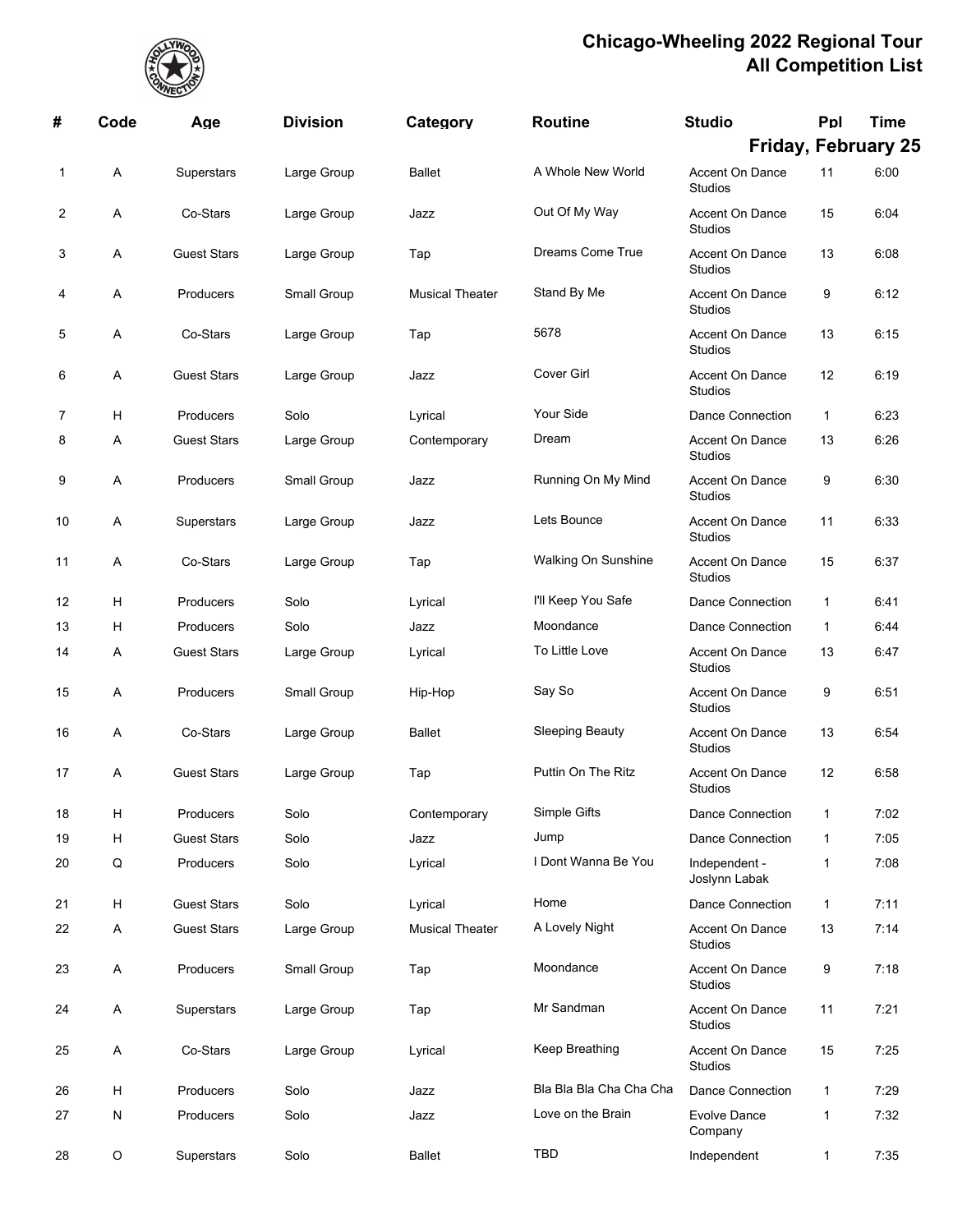

| #  | Code        | Age                | <b>Division</b>         | Category     | <b>Routine</b>                  | <b>Studio</b>                            | Ppl          | Time |
|----|-------------|--------------------|-------------------------|--------------|---------------------------------|------------------------------------------|--------------|------|
| 29 | A           | <b>Guest Stars</b> | Large Group             | Jazz         | Attention                       | <b>Accent On Dance</b><br>Studios        | 13           | 7:38 |
| 30 | Α           | Producers          | Small Group             | Contemporary | Running Up Hill                 | <b>Accent On Dance</b><br>Studios        | 9            | 7:42 |
| 31 | Α           | Co-Stars           | Large Group             | Jazz         | Oye                             | Accent On Dance<br>Studios               | 13           | 7:45 |
| 32 | Α           | <b>Guest Stars</b> | Large Group             | Lyrical      | Once Upon A Dream               | <b>Accent On Dance</b><br>Studios        | 12           | 7:49 |
| 33 | Q           | Producers          | Solo                    | Open         | Can't Get You Out of My<br>Head | Independent -<br>Joslynn Labak           | 1            | 7:53 |
| 34 | н           | Producers          | Solo                    | Lyrical      | <b>Wild Horses</b>              | Dance Connection                         | $\mathbf{1}$ | 7:56 |
| 35 | Α           | Producers          | Solo                    | Contemporary | As I Exit                       | <b>Accent On Dance</b><br>Studios        | 1            | 7:59 |
| 36 | Α           | Producers          | Solo                    | Contemporary | This Part Of Me                 | <b>Accent On Dance</b><br>Studios        | $\mathbf{1}$ | 8:02 |
| 37 | A           | Producers          | Solo                    | Contemporary | Lose My Way                     | <b>Accent On Dance</b><br>Studios        | 1            | 8:05 |
| 38 | Α           | Producers          | Solo                    | Jazz         | Moderation                      | <b>Accent On Dance</b><br><b>Studios</b> | 1            | 8:08 |
| 39 | N           | Producers          | Solo                    | Contemporary | Moral of the Story              | <b>Evolve Dance</b><br>Company           | 1            | 8:11 |
| 40 | Q           | Producers          | Solo                    | Contemporary | An Evening I will Not<br>Forget | Independent -<br>Joslynn Labak           | 1            | 8:14 |
|    |             |                    |                         |              |                                 | <b>Saturday, February 26</b>             |              |      |
| 41 | B           | Producers          | Large Production        | Hip-Hop      | JT                              | <b>Street of Dreams</b>                  | 54           | 3:00 |
| 42 | F           | <b>Guest Stars</b> | <b>Small Production</b> | Open         | Hoodie                          | Studio M Dance<br>Academy                | 16           | 3:04 |
| 43 | C           | <b>Guest Stars</b> | Small Group             | Tap          | Trashin' The Camp               | Studio VIA School<br>Of Danc             | 7            | 3:08 |
| 44 | B           | <b>Guest Stars</b> | <b>Small Production</b> | Lyrical      | Hold On To Me                   | <b>Street of Dreams</b>                  | 21           | 3:11 |
| 45 | B           | Producers          | Large Production        | Jazz         | <b>Proud Mary</b>               | <b>Street of Dreams</b>                  | 50           | 3:15 |
| 46 | F           | Producers          | Small Group             | Lyrical      | What That's Worth               | Studio M Dance<br>Academy                | 6            | 3:19 |
| 47 | B           | <b>Guest Stars</b> | Solo                    | Tap          | Beggin'                         | <b>Street of Dreams</b>                  | 1            | 3:22 |
| 48 | F           | <b>Guest Stars</b> | Small Group             | Contemporary | Rule The World                  | Studio M Dance<br>Academy                | 8            | 3:25 |
| 49 | $\mathsf C$ | <b>Guest Stars</b> | Small Group             | Jazz         | Mein Herr                       | Studio VIA School<br>Of Danc             | 7            | 3:28 |
| 50 | B           | <b>Guest Stars</b> | Large Production        | Open         | <b>Trendsetters</b>             | <b>Street of Dreams</b>                  | 30           | 3:31 |
| 51 | F           | Producers          | Small Group             | Hip-Hop      | We Came To Party                | Studio M Dance<br>Academy                | 6            | 3:35 |
| 52 | B           | <b>Guest Stars</b> | Large Production        | Hip-Hop      | On The Floor                    | <b>Street of Dreams</b>                  | 58           | 3:38 |
| 53 | B           | Producers          | Solo                    | Contemporary | Try a Little Tenderness         | <b>Street of Dreams</b>                  | $\mathbf{1}$ | 3:42 |
| 54 | В           | Producers          | Solo                    | Hip-Hop      | Say My Name                     | <b>Street of Dreams</b>                  | $\mathbf{1}$ | 3:45 |
| 55 | B           | Producers          | Small Group             | Tap          | Enjoy The Journey               | <b>Street of Dreams</b>                  | 7            | 3:48 |
| 56 | F           | Producers          | Small Group             | Contemporary | Don't Let Me Go                 | Studio M Dance<br>Academy                | 6            | 3:51 |
| 57 | B           | Producers          | Solo                    | Hip-Hop      | Lil' Mama                       | <b>Street of Dreams</b>                  | 1            | 3:54 |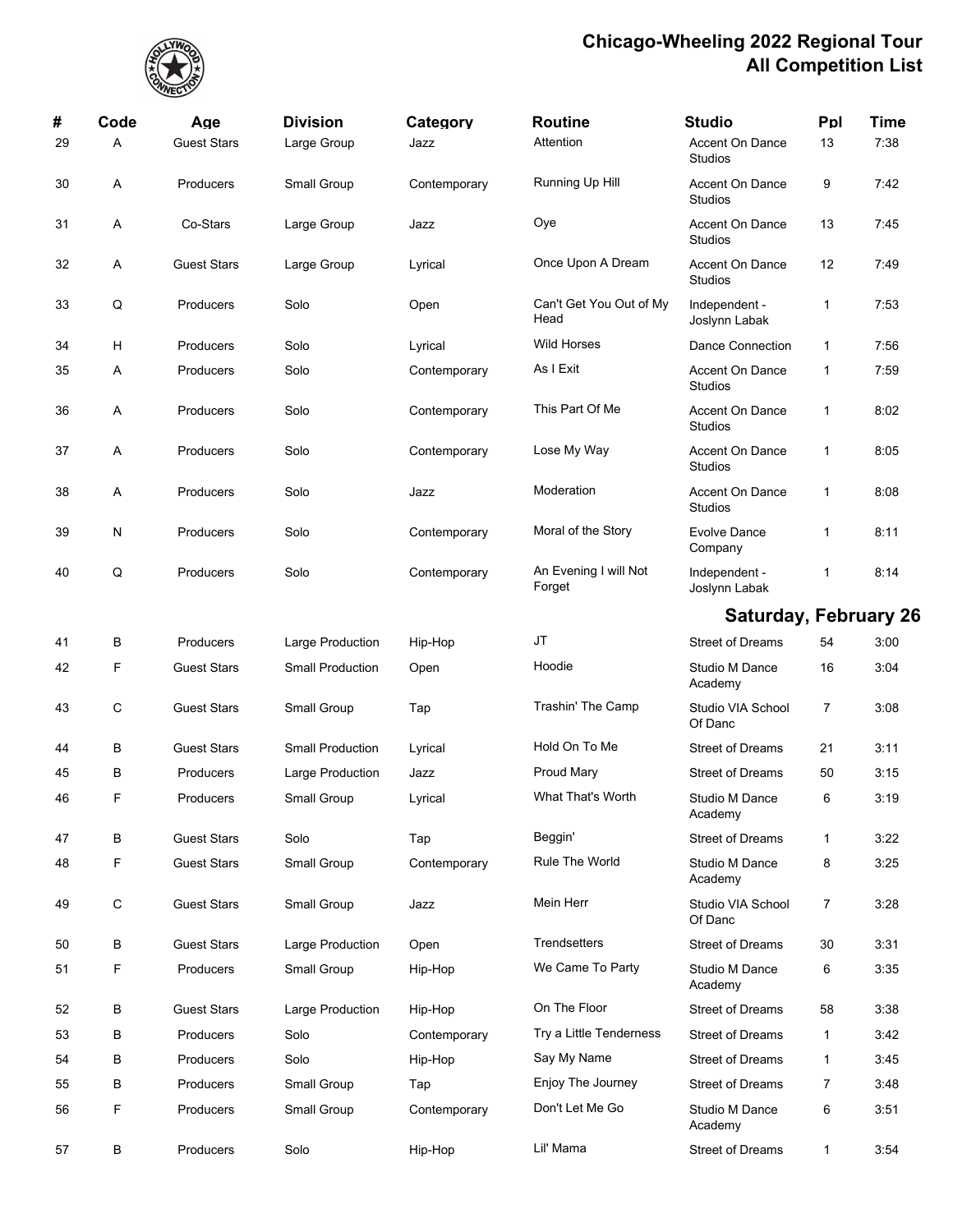

| #  | Code | Age                | <b>Division</b>         | Category               | <b>Routine</b>                | <b>Studio</b>                    | Ppl            | <b>Time</b> |
|----|------|--------------------|-------------------------|------------------------|-------------------------------|----------------------------------|----------------|-------------|
| 58 | В    | Producers          | Solo                    | Open                   | Learning the Blues            | <b>Street of Dreams</b>          | 1              | 3:57        |
| 59 | В    | Co-Stars           | Duo/Trio                | Open                   | Happy                         | <b>Street of Dreams</b>          | 2              | 4:00        |
| 60 | B    | Producers          | Small Group             | Lyrical                | About You                     | <b>Street of Dreams</b>          | 9              | 4:03        |
| 61 | F    | Producers          | Small Group             | Jazz                   | Fun                           | Studio M Dance<br>Academy        | 6              | 4:06        |
| 62 | B    | Producers          | Solo                    | Open                   | Are You Even Real             | <b>Street of Dreams</b>          | 1              | 4:09        |
| 63 | В    | Producers          | Small Group             | Hip-Hop                | Just Fine                     | <b>Street of Dreams</b>          | $\overline{7}$ | 4:12        |
| 64 | В    | Co-Stars           | Small Group             | Hip-Hop                | Fast                          | <b>Street of Dreams</b>          | 9              | 4:15        |
| 65 | B    | <b>Guest Stars</b> | <b>Small Production</b> | Open                   | Love Man                      | <b>Street of Dreams</b>          | 17             | 4:18        |
| 66 | В    | Producers          | Solo                    | <b>Musical Theater</b> | Spanish Rose                  | <b>Street of Dreams</b>          | $\mathbf{1}$   | 4:22        |
| 67 | В    | <b>Guest Stars</b> | Solo                    | Hip-Hop                | Do It                         | <b>Street of Dreams</b>          | 1              | 4:25        |
| 68 | B    | Producers          | Large Group             | Jazz                   | Dangerous                     | <b>Street of Dreams</b>          | 11             | 4:28        |
| 69 | В    | Co-Stars           | Large Group             | Jazz                   | You're The One That I<br>Want | <b>Street of Dreams</b>          | 10             | 4:32        |
| 70 | B    | Producers          | Large Group             | Hip-Hop                | Low                           | <b>Street of Dreams</b>          | 13             | 4:36        |
| 71 | В    | Producers          | Solo                    | Tap                    | Stand By Me                   | <b>Street of Dreams</b>          | 1              | 4:40        |
| 72 | В    | Producers          | Solo                    | <b>Musical Theater</b> | Moving Too Fast               | <b>Street of Dreams</b>          | 1              | 4:43        |
| 73 | В    | Producers          | Large Group             | <b>Musical Theater</b> | Money                         | <b>Street of Dreams</b>          | 15             | 4:46        |
| 74 | B    | <b>Guest Stars</b> | <b>Small Production</b> | Jazz                   | Fabulous                      | <b>Street of Dreams</b>          | 22             | 4:50        |
| 75 | F    | Producers          | Duo/Trio                | <b>Musical Theater</b> | Foot Loose                    | Studio M Dance<br>Academy        | 2              | 4:54        |
| 76 | В    | <b>Guest Stars</b> | Solo                    | Hip-Hop                | Can You Handle This           | <b>Street of Dreams</b>          | 1              | 4:57        |
| 77 | F    | Producers          | Duo/Trio                | Contemporary           | This Mountain                 | <b>Studio M Dance</b><br>Academy | 2              | 5:00        |
| 78 | B    | Producers          | Large Group             | Contemporary           | Home                          | <b>Street of Dreams</b>          | 11             | 5:03        |
| 79 | В    | Producers          | Large Production        | Hip-Hop                | Shake                         | <b>Street of Dreams</b>          | 27             | 5:07        |
| 80 | В    | <b>Guest Stars</b> | Solo                    | Open                   | I AM                          | <b>Street of Dreams</b>          | 1              | 5:11        |
| 81 | F    | Producers          | Duo/Trio                | Jazz                   | My Prerogative                | Studio M Dance<br>Academy        | 2              | 5:14        |
| 82 | F    | Producers          | Solo                    | Jazz                   | One Way or Another            | Studio M Dance<br>Academy        | 1              | 5:17        |
| 83 | F    | Producers          | Solo                    | Jazz                   | Expensive                     | Studio M Dance<br>Academy        | 1              | 5:20        |
| 84 | В    | Producers          | <b>Small Production</b> | Hip-Hop                | Free Britney                  | <b>Street of Dreams</b>          | 24             | 5:23        |
| 85 | В    | <b>Guest Stars</b> | Small Group             | Tap                    | Greenlight                    | <b>Street of Dreams</b>          | 5              | 5:27        |
| 86 | F    | Producers          | Solo                    | Jazz                   | Like A Girl                   | Studio M Dance<br>Academy        | 1              | 5:30        |
| 87 | F    | Producers          | Solo                    | Jazz                   | Google Me                     | Studio M Dance<br>Academy        | $\mathbf{1}$   | 5:33        |
| 88 | F    | <b>Guest Stars</b> | Small Group             | Jazz                   | Vyzee                         | <b>Studio M Dance</b><br>Academy | 8              | 5:36        |
| 89 | В    | Producers          | Large Production        | Open                   | All I Know                    | <b>Street of Dreams</b>          | 27             | 5:39        |
| 90 | В    | Co-Stars           | Solo                    | Hip-Hop                | I Won't Stop                  | <b>Street of Dreams</b>          | $\mathbf{1}$   | 5:43        |
| 91 | F    | Producers          | Solo                    | Lyrical                | Till It Happens To You        | Studio M Dance<br>Academy        | 1              | 5:46        |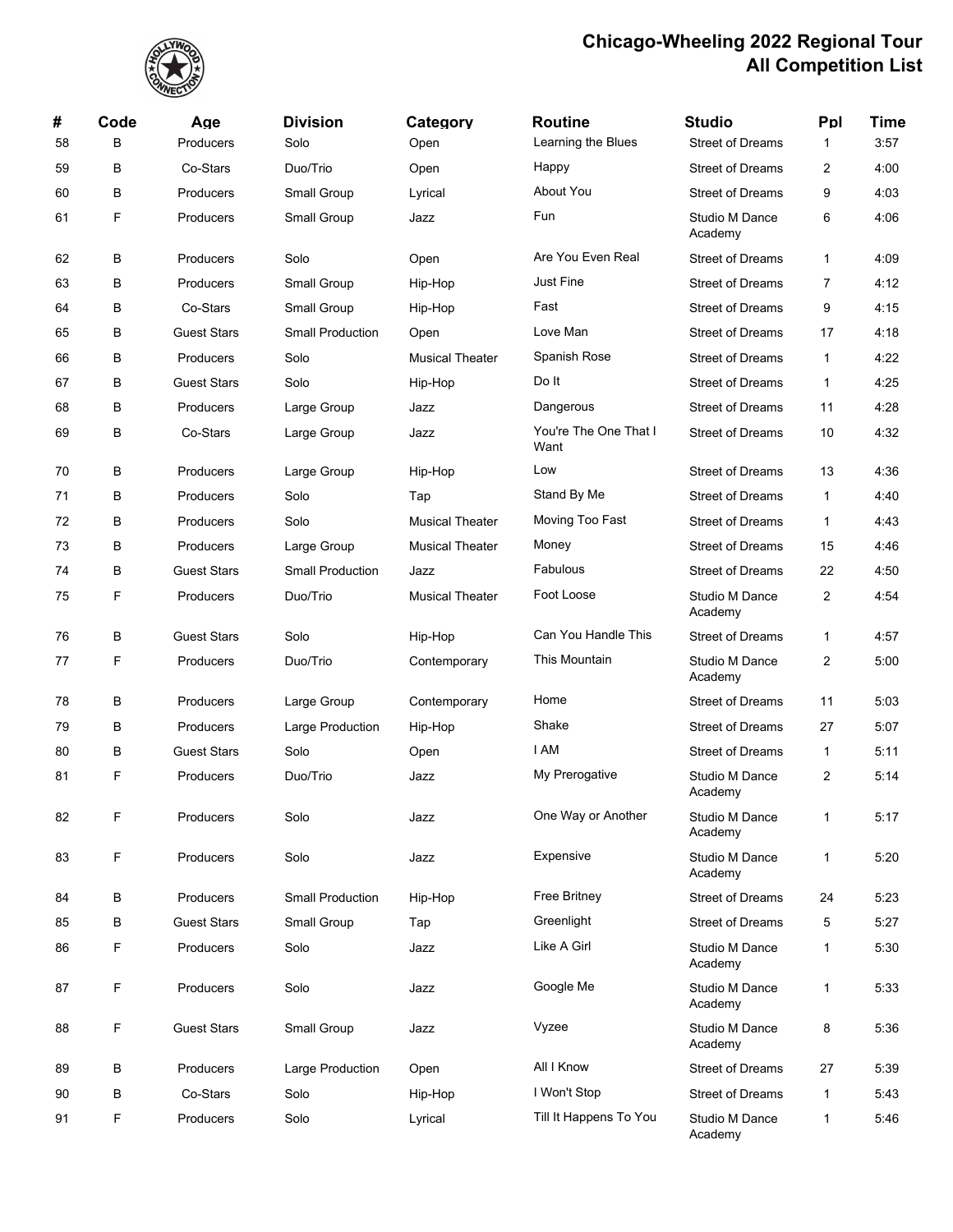

| #   | Code        | Age                | <b>Division</b>         | Category               | <b>Routine</b>           | <b>Studio</b>                     | Ppl            | <b>Time</b> |
|-----|-------------|--------------------|-------------------------|------------------------|--------------------------|-----------------------------------|----------------|-------------|
| 92  | C           | <b>Guest Stars</b> | Small Group             | Hip-Hop                | My 2 Cents               | Studio VIA School<br>Of Danc      | $\overline{7}$ | 5:49        |
| 93  | F           | <b>Guest Stars</b> | Small Group             | Hip-Hop                | <b>Friends Restocked</b> | Studio M Dance<br>Academy         | 8              | 5:52        |
| 94  | В           | Producers          | <b>Small Production</b> | <b>Musical Theater</b> | The Other Side           | <b>Street of Dreams</b>           | 21             | 5:55        |
| 95  | F           | Producers          | Solo                    | Contemporary           | Tar                      | Studio M Dance<br>Academy         | 1              | 5:59        |
| 96  |             | Co-Stars           | Solo                    | Jazz                   | Warrior                  | <b>Elevation Dance</b><br>Company | 1              | 6:02        |
| 97  | В           | Co-Stars           | <b>Small Production</b> | Hip-Hop                | Pump IT                  | <b>Street of Dreams</b>           | 20             | 6:05        |
| 98  |             | <b>Guest Stars</b> | Duo/Trio                | Lyrical                | I Will Return            | <b>Elevation Dance</b><br>Company | 2              | 6:09        |
| 99  | C           | <b>Guest Stars</b> | Small Group             | Contemporary           | <b>Group Counseling</b>  | Studio VIA School<br>Of Danc      | 7              | 6:12        |
| 100 | F           | <b>Guest Stars</b> | Duo/Trio                | Jazz                   | Word Up                  | Studio M Dance<br>Academy         | 3              | 6:15        |
| 101 | В           | Producers          | Small Group             | Contemporary           | Howling                  | <b>Street of Dreams</b>           | 7              | 6:18        |
| 102 | В           | <b>Guest Stars</b> | <b>Small Production</b> | Hip-Hop                | Dance With You           | <b>Street of Dreams</b>           | 21             | 6:21        |
| 103 | ı           | <b>Producers</b>   | Solo                    | <b>Musical Theater</b> | Poor Unfortunate Souls   | <b>Elevation Dance</b><br>Company | 1              | 6:25        |
| 104 |             | Co-Stars           | Solo                    | Lyrical                | Beauty and the Beast     | <b>Elevation Dance</b><br>Company | 1              | 6:28        |
| 105 | F           | <b>Guest Stars</b> | Duo/Trio                | Jazz                   | Bam Bam                  | Studio M Dance<br>Academy         | 2              | 6:31        |
| 106 | F           | <b>Guest Stars</b> | Duo/Trio                | Jazz                   | Out Out                  | Studio M Dance<br>Academy         | 3              | 6:34        |
| 107 | М           | Superstars         | Solo                    | Open                   | Jazzercise               | <b>Natomas Dance</b><br>Method    | 1              | 6:37        |
| 108 |             | Co-Stars           | Duo/Trio                | Tap                    | Classic                  | <b>Elevation Dance</b><br>Company | 2              | 6:40        |
| 109 |             | <b>Guest Stars</b> | Solo                    | <b>Musical Theater</b> | Raise the Roof           | <b>Elevation Dance</b><br>Company | $\mathbf{1}$   | 6.43        |
| 110 | В           | Producers          | Large Group             | Hip-Hop                | Watch Out                | <b>Street of Dreams</b>           | 13             | 6:46        |
| 111 | $\mathsf C$ | <b>Guest Stars</b> | Solo                    | Hip-Hop                | In My Bag                | Studio VIA School<br>Of Danc      | 1              | 6:50        |
| 112 | L           | Superstars         | Solo                    | Open                   | <b>Material Girl</b>     | <b>Elevation Dance</b><br>Company | 1              | 6:53        |
| 113 | В           | <b>Guest Stars</b> | <b>Small Production</b> | Jazz                   | Here I Come              | <b>Street of Dreams</b>           | 21             | 6:56        |
| 114 | M           | Co-Stars           | Duo/Trio                | <b>Musical Theater</b> | Make 'em Laugh           | Natomas Dance<br>Method           | 2              | 7:00        |
| 115 | L           | <b>Guest Stars</b> | Duo/Trio                | Jazz                   | Stand by You             | <b>Elevation Dance</b><br>Company | 2              | 7:03        |
| 116 | ı           | Co-Stars           | Solo                    | Open                   | I'm a Lady               | <b>Elevation Dance</b><br>Company | 1              | 7:06        |
| 117 | C           | Producers          | Solo                    | Contemporary           | Somebody You Loved       | Studio VIA School<br>Of Danc      | 1              | 7:09        |
| 118 | C           | Producers          | Solo                    | Lyrical                | Hallelujah               | Studio VIA School<br>Of Danc      | 1              | 7:12        |
| 119 | ı           | <b>Guest Stars</b> | Solo                    | Tap                    | One More Time            | <b>Elevation Dance</b><br>Company | 1              | 7:15        |